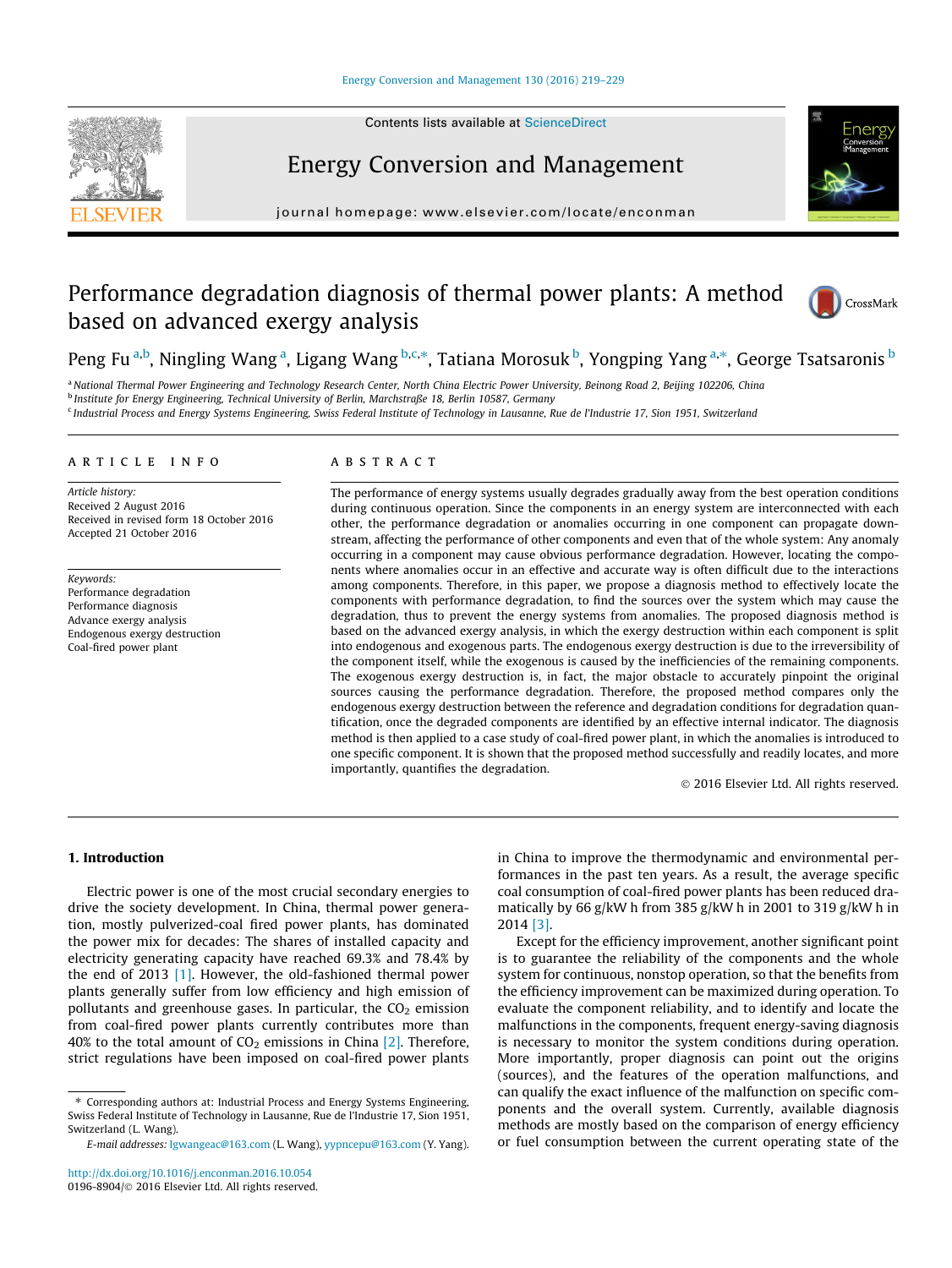| <b>Nomenclature</b>          |                                                                                                        |                                   |                                                                                                           |
|------------------------------|--------------------------------------------------------------------------------------------------------|-----------------------------------|-----------------------------------------------------------------------------------------------------------|
| HP<br>IP<br>LP<br><b>ACC</b> | high-pressure turbine<br>intermediate-pressure turbine<br>low pressure turbine<br>air-cooled condenser | h<br>e<br>s<br>m                  | specific enthalpy, kJ/kg<br>specific exergy, kJ/kg<br>specific entropy, kJ/(kg K)<br>mass flow rate, kg/s |
| Hn<br>DA                     | the <i>n</i> th heater<br>deaerator                                                                    | Е<br>$\overline{\dot{E}}_{\rm D}$ | exergy flow rate, kg/s<br>flow rate of exergy destruction, kg/s                                           |
| Greek symbols                |                                                                                                        | Subscripts and superscripts       |                                                                                                           |
| α                            | performance parameter                                                                                  | k                                 | the kth component                                                                                         |
|                              | internal exergy parameter                                                                              | in                                | inlet                                                                                                     |
| ε                            | exergy efficiency                                                                                      | out                               | outlet                                                                                                    |
| $\theta$                     | internal parameter                                                                                     | EN                                | endogenous                                                                                                |
| η                            | isentropic efficiency                                                                                  | EX                                | exogenous                                                                                                 |
|                              |                                                                                                        | <b>REF</b>                        | reference state                                                                                           |
| Mathematical symbols         |                                                                                                        | DEG.                              | degradation state                                                                                         |
|                              | function capturing the endogenous exergy destruction                                                   |                                   |                                                                                                           |

actual system and the ''reference" state, which is a condition without any anomalies [\[4,5\].](#page--1-0) Several key aspects to make the diagnosis more accurate and effective have been investigated in literature, e.g., acquisition and validation of measured and monitored data to improve the data accuracy and reliability for confident modelling and behaviour characterization of the considered system [\[6–8\],](#page--1-0) evaluation methods to reveal the fuel consumption and its distribution [\[9,10\]](#page--1-0), and diagnostic approaches to quantify the thermodynamic inefficiency, to locate operation malfunctions, and to find the causes of specific thermodynamic malfunctions [\[11\].](#page--1-0)

The performance comparison between the reference and malfunction states is useful for developing strategies to improve the component reliability. However, this comparison generally does not consider the fact that the performance degradation does not occur suddenly at a certain point but accumulates continuously from the reference state all the way to the failure. This continuous variation or degradation of system performance can be caused to by many factors, such as (1) the ambient conditions, e.g., cutting force, friction, environmental temperature and vibration, and (2) the material degradation, e.g., component rust and aging. The deterioration usually accumulates gradually and at certain point the components will lose their original functions, which results in bad performance with a lower energy efficiency. Note that during degradation, the component usually still works but has a larger probability of failure. Therefore, it would be helpful for the targeted maintenance to forecast possible failures, find the origins of malfunctions, and thus prevent considered energy systems from failures.

Since the performance degradation usually is interactively caused by many factors, it becomes difficult to analyze the degradation by using mechanical detection approaches [\[12\]](#page--1-0). Thus, additional methods that could accurately and reasonably evaluate the true performance of the considered system and components simply from the process variables under monitoring are necessary. For example, the data reconciliation approach [\[13\]](#page--1-0), a modelbased mathematical method, can be used to estimate the states of components by establishing reliable energy and mass balance of the whole system from the measurements (if with enough redundant measurement points). For its application to malfunction diagnosis, a set of malfunction variables, which best describe the malfunction behavior of the involved components and the system, have to be properly chosen in advance, and in fact, determines largely the diagnosis results. However, it is still not clear which criteria perform the best for selecting the malfunction variables [\[14\].](#page--1-0) Another group of commonly-used methodologies is the thermoeconomic methods based on different concepts of exergetic variables [\[15\]](#page--1-0). To compare different thermoeconomic diagnosis methods, the TADEUS project [\[16,17\]](#page--1-0) was initiated and suggested thermoeconomics based on the concept of the unit exergy cost for effectively evaluating the malfunction effects. However, the suggested thermoeconomic method seems often ineffective in identifying the sources of anomalies  $[18]$ . This is mainly due to the fact that the conventional exergy-based methods can only identify the components with the largest exergy destruction; however, they cannot distinguish the sources of the exergy destruction [\[19,20\]](#page--1-0): whether it is caused by the considered component itself, or due to the irreversibility occurring in the remaining components of the system. From this perspective, a diagnosis approach based on the advanced exergy analysis [\[19–21\]](#page--1-0) may perform significantly better than those based on conventional exergy-based analysis. In the advanced analysis, the exergy destruction within a component is split into an endogenous part, which is caused by the irreversibility of the component itself, and an exogenous part, which is caused by the irreversibilities of other components. In such a way, the impact of how one component's performance is affected by the remaining components can be revealed. More importantly, the interaction between any two components or any two clusters of components can also be obtained [\[20,22,23\].](#page--1-0)

In this paper, we propose a diagnosis method based on the advanced exergy analysis for more insights on the performance degradation process. The proposed method is then evaluated by a case study for identifying the anomaly in thermal power plant. The paper is organized as follows: In Section 2, the major theory of exergy analysis (Section 2.1) and advanced exergy analysis (Section [2.2](#page--1-0)) is introduced. Then, the propagation of the performance degradation is described (Section [2.3](#page--1-0)). Afterwards, with a variation of the internal parameter (Section [2.4\)](#page--1-0), the diagnosis procedure we propose is illustrated in Section [2.5.](#page--1-0) Subsequently, a case study is performed to assess the proposed method and results are discussed (Section [3\)](#page--1-0). In Section [4,](#page--1-0) a comparison with the thermoeconomic method suggested by the TADEUS project is performed to highlights the merits of the proposed method. Finally, the conclusions are drawn in Section [5](#page--1-0).

# 2. Degradation diagnosis

## 2.1. Conventional exergy analysis

The exergy analysis identifies the location, the magnitude and the sources of thermodynamic inefficiencies in a thermal system